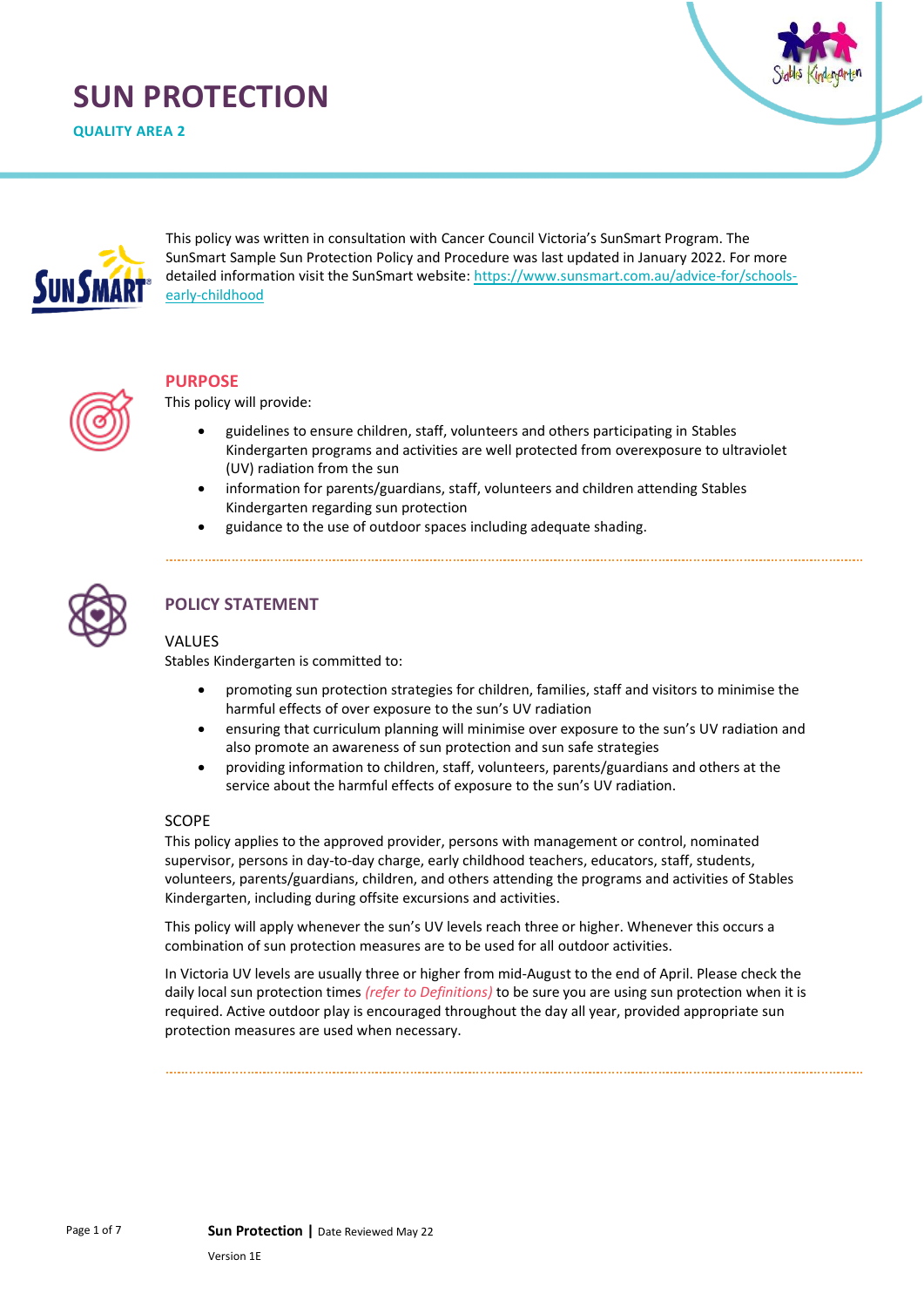| <b>RESPONSIBILITIES</b>                                                                                                                                                                                                                                                                                                                                                           | with management or control<br>Approved provider and persons | persons in day-to-day charge<br>Nominated supervisor and | educators and all other staff<br>Early childhood teacher, | Parents/guardians | students<br>Contractors, volunteers and |  |  |  |
|-----------------------------------------------------------------------------------------------------------------------------------------------------------------------------------------------------------------------------------------------------------------------------------------------------------------------------------------------------------------------------------|-------------------------------------------------------------|----------------------------------------------------------|-----------------------------------------------------------|-------------------|-----------------------------------------|--|--|--|
| R indicates legislation requirement, and should not be deleted                                                                                                                                                                                                                                                                                                                    |                                                             |                                                          |                                                           |                   |                                         |  |  |  |
| Meeting the standards and requirements of the SunSmart early<br>childhood program                                                                                                                                                                                                                                                                                                 | $\mathsf{R}$                                                | $\sqrt{}$                                                |                                                           |                   |                                         |  |  |  |
| Ensuring that this policy is up to date with current SunSmart<br>recommendations: www.sunsmart.com.au                                                                                                                                                                                                                                                                             | $\mathsf{R}$                                                | $\sqrt{}$                                                |                                                           |                   |                                         |  |  |  |
| Ensuring parents/guardians are informed about and agree to<br>support the Sun Protection Policy on enrolment, including the<br>need to provide an appropriate sunhat and clothing for sun<br>protection (refer to Definitions) for their child when attending<br>the service                                                                                                      | $\mathsf{R}$                                                | $\sqrt{}$                                                | V                                                         |                   |                                         |  |  |  |
| Applying sunscreen (refer to Definitions) to their child before<br>the commencement of each session during the times specified<br>in the Scope of this policy                                                                                                                                                                                                                     |                                                             |                                                          |                                                           | $\sqrt{}$         |                                         |  |  |  |
| Providing, at their own expense, an alternative sunscreen to be<br>left at the service if their child has a particular sensitivity to the<br>sunscreen provided by the service                                                                                                                                                                                                    |                                                             |                                                          |                                                           | $\sqrt{}$         |                                         |  |  |  |
| Providing a supply of sunscreen for use on all persons to whom<br>this policy applies                                                                                                                                                                                                                                                                                             | $\mathbf R$                                                 | $\sqrt{}$                                                |                                                           |                   |                                         |  |  |  |
| Obtaining parents/guardians provide an authority for staff to<br>apply sunscreen prior to their child commencing at the service<br><i>(refer to Attachment 1)</i> and that this is stored with each child's<br>enrolment record (refer to Definitions)                                                                                                                            | $\mathsf{R}$                                                | V                                                        | V                                                         |                   |                                         |  |  |  |
| Applying sunscreen (refer to Definitions) to children's exposed<br>skin - except in cases where parents/guardians have not given<br>authority. Where possible this should be done 20 minutes<br>before going outdoors. Children, where appropriate, will be<br>encouraged to apply sunscreen with the assistance of an<br>educator (sunscreen is to be reapplied every two hours) |                                                             | $\sqrt{}$                                                | $\sqrt{}$                                                 |                   |                                         |  |  |  |
| Storing sunscreen in a cool place and monitoring the expiry<br>date - including for sunscreen supplied by parents/guardians                                                                                                                                                                                                                                                       |                                                             | $\sqrt{}$                                                | $\sqrt{}$                                                 |                   | $\sqrt{}$                               |  |  |  |
| Ensuring each child, and any other participant at the service,<br>wears an appropriate sunhat, clothing for sun protection and<br>sunscreen for all outdoor activities during the times specified in<br>the Scope of this policy                                                                                                                                                  | $\sqrt{}$                                                   | $\sqrt{}$                                                | $\sqrt{}$                                                 |                   |                                         |  |  |  |
| Wearing sunhats, clothing for sun protection (refer to<br>Definitions) and sunglasses (optional) when outside, applying<br>sunscreen and seeking shade during the times specified in the<br>Scope of this policy                                                                                                                                                                  | $\sqrt{}$                                                   | $\sqrt{}$                                                | $\sqrt{}$                                                 |                   |                                         |  |  |  |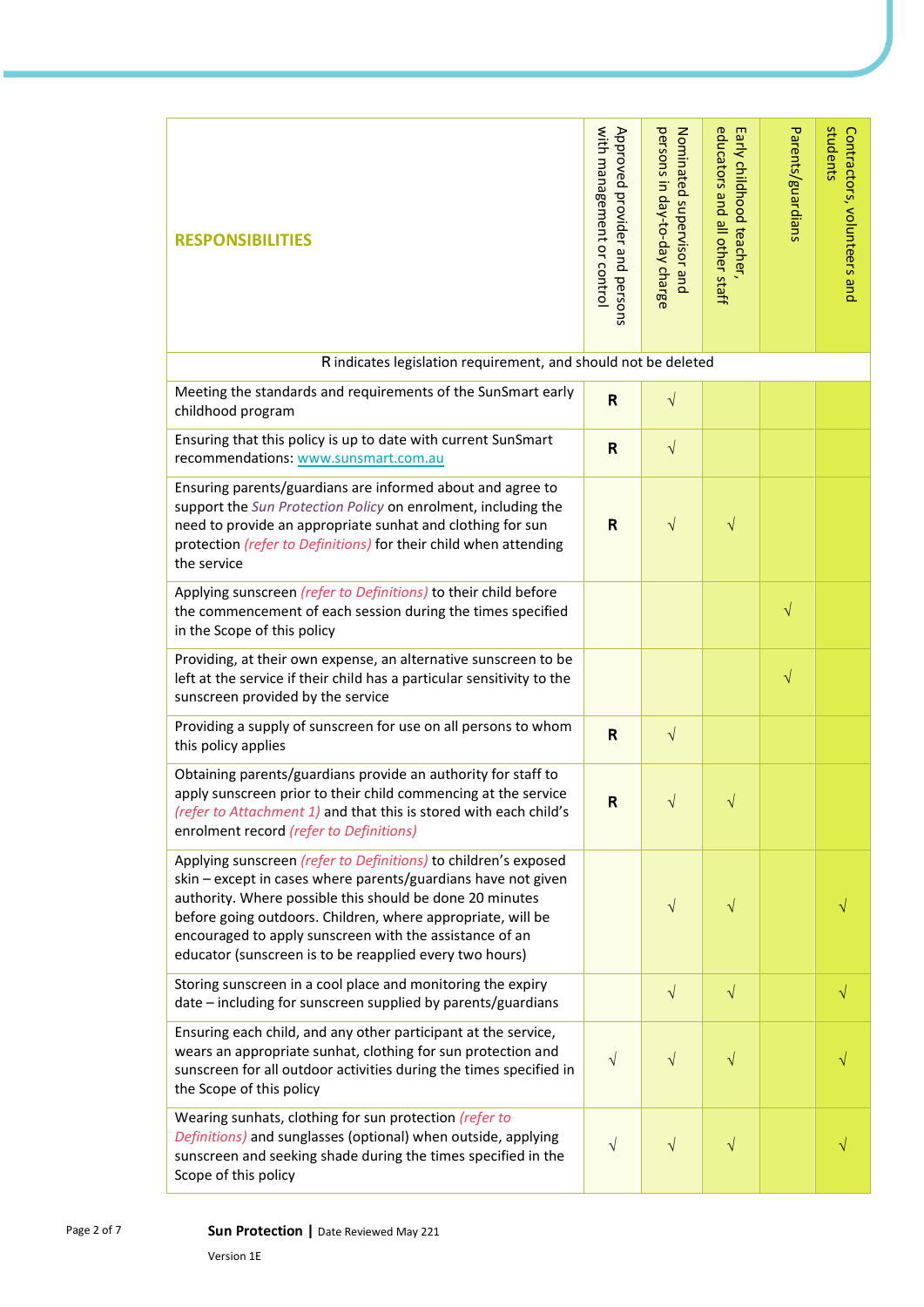| Co-operating with their employer with respect to any action<br>taken by the employer to comply with the Occupational Health<br>and Safety Act 2004                                      |              | $\sqrt{}$  | $\sqrt{}$ |           | V         |
|-----------------------------------------------------------------------------------------------------------------------------------------------------------------------------------------|--------------|------------|-----------|-----------|-----------|
| Providing a named, SunSmart approved sunhat (refer to<br>Definitions) for their child's use at the service                                                                              |              |            |           | $\sqrt{}$ |           |
| Checking that all sunhats brought to the service meet the<br>SunSmart recommendation for adequate protection, are<br>named and stored individually                                      | $\sqrt{}$    | $\sqrt{}$  | $\sqrt{}$ |           |           |
| Providing appropriate spare sunhats for children and adults<br>that will be laundered after each use                                                                                    | $\sqrt{ }$   | $\sqrt{}$  |           |           |           |
| Ensuring that children without appropriate sunhats or clothing<br>for sun protection play in the shade or in a suitable area<br>protected from the sun                                  | $\sqrt{ }$   | $\sqrt{}$  | $\sqrt{}$ |           | √         |
| Encouraging children to wear sunhats when travelling to and<br>from the service                                                                                                         | $\sqrt{ }$   | $\sqrt{ }$ | $\sqrt{}$ | $\sqrt{}$ |           |
| Ensuring that program planning includes the application of a<br>combination of sun protection measures for outdoor activities<br>during the times specified in the Scope of this policy | $\sqrt{}$    | $\sqrt{}$  | $\sqrt{}$ |           |           |
| Ensuring the sun protection times on the SunSmart website or<br>the SunSmart app are accessed daily to assist with the<br>implementation of this policy                                 | $\sqrt{}$    | $\sqrt{}$  | $\sqrt{}$ |           | $\sqrt{}$ |
| Ensuring there is adequate shade in the service grounds to<br>protect children from over exposure to UV radiation<br>(Regulation 114)                                                   | $\mathsf{R}$ | $\sqrt{}$  |           |           |           |
| Ensuring that the availability of shade is considered in a risk<br>assessment prior to conducting excursions and other outdoor<br>events (Regulations 100, 101)                         | $\mathsf{R}$ | $\sqrt{}$  | $\sqrt{}$ |           |           |
| Encouraging children to seek shade when playing outside and<br>utilise shaded areas for outdoor equipment that is not fixed<br>during the times specified in the Scope of this policy   |              | $\sqrt{}$  | $\sqrt{}$ |           | $\sqrt{}$ |
| Ensuring that information on sun protection is incorporated<br>into the educational program (refer to the SunSmart website)                                                             | $\sqrt{ }$   | V          | V         |           |           |
| Ensuring that sun protection strategies are a priority when<br>planning excursions                                                                                                      | $\sqrt{ }$   | $\sqrt{ }$ | $\sqrt{}$ |           |           |
| Reinforcing this policy by providing information on sun<br>protection (available on the SunSmart website) to service users<br>via newsletters, noticeboards, meetings and websites etc  | $\sqrt{ }$   | $\sqrt{}$  |           |           |           |



#### **BACKGROUND AND LEGISLATION**

#### BACKGROUND

Over exposure to the sun's UV radiation can cause sunburn, skin and eye damage and skin cancer. Australia has one of the highest rates of skin cancer in the world.

Children up to four years of age are particularly vulnerable to UV damage due to lower levels of melanin and a thinner stratum corneum (the outermost layer of skin). UV damage accumulated during childhood and adolescence is associated with an increased risk of skin cancer later in life.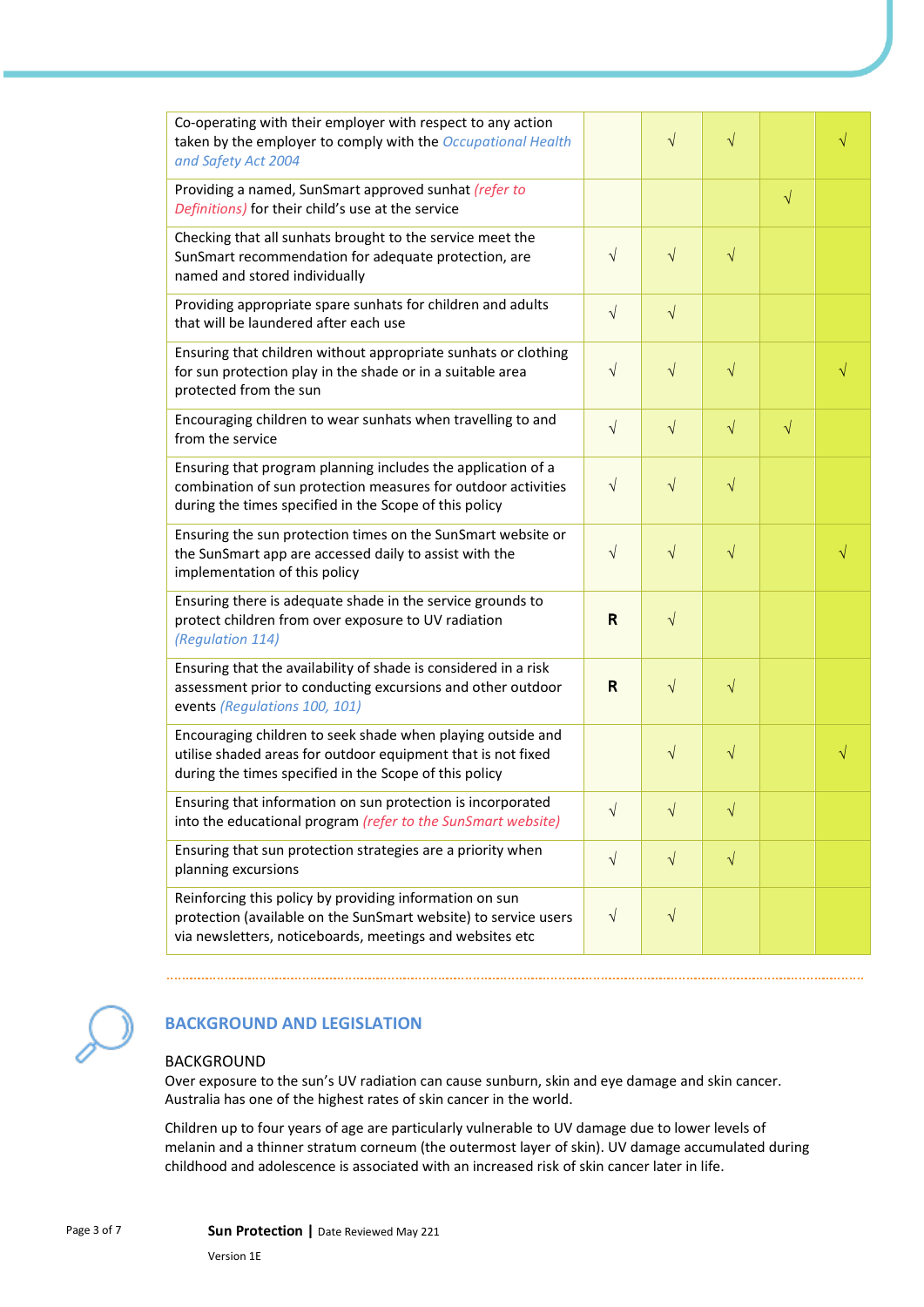A combination of sun protection measures (hats, clothing, sunscreen, shade and sunglasses) is recommended whenever UV levels are three or higher during daily sun protection times *(refer to Definitions)*.

It is a requirement under the *Occupational Health and Safety Act 2004* that employers provide a healthy and safe environment for all persons who access the service's facilities and/or programs.

Legislation that governs the operation of approved children's services is based on the health, safety and welfare of the children and requires that children are protected from hazards and harm.

#### LEGISLATION AND STANDARDS

Relevant legislation and standards include but are not limited to:

- Child Wellbeing and Safety Act 2005 (Vic) (Part 2: Principles for Children)
- Education and Care Services National Law Act 2010: Section 167
- Education and Care Services National Regulations 2011: including Regulations 100, 101, 113, 114, 168(2)(a)(ii)
- National Quality Standard, Quality Area 2: Children's Health and Safety
- Standard 2.2: Each child is protected
- Element 2.2.1: At all times, reasonable precautions and adequate supervision ensure children are protected from harm and hazard
- Occupational Health and Safety Act 2004

The most current amendments to listed legislation can be found at:

Victorian Legislation – Victorian Law Today[: www.legislation.vic.gov.au](http://www.legislation.vic.gov.au/) Commonwealth Legislation – Federal Register of Legislation[: www.legislation.gov.au](http://www.legislation.gov.au/)



#### **DEFINITIONS**

The terms defined in this section relate specifically to this policy. For regularly used terms e.g. Approved provider, Nominated supervisor, Notifiable complaints, Serious incidents, Duty of care, etc. refer to the Definitions file of the PolicyWorks catalogue.

**Clothing for sun protection:** Clothing that is loose-fitting, made from cool, densely woven fabric and covers as much skin as possible: tops with elbow-length sleeves and, if possible, collars and kneelength or longer shorts and skirts. Singlet tops and shoestring tops/dresses do not provide adequate protection in the sun.

**Daily sun protection times:** Times when the sun's UV radiation is forecast to be three or higher. Information about the daily sun protection times is available in the weather section of the daily newspaper, on the SunSmart website at: [www.sunsmart.com.au,](http://www.sunsmart.com.au/) at [myuv.com.au,](https://www.myuv.com.au/) as a free SunSmart app and as a free widget that can be added to websites.

**Shade:** An area sheltered from direct and indirect sun, such as a large tree, canopy, verandah or artificial cover. Shade can be built, natural or temporary and can reduce overall exposure to the sun's UV by up to 75%. Ensure shade is easily accessible, comfortable, in good condition and regularly maintained. Use surfaces that reflect less UV, e.g. natural, dark or rough surfaces. When combined with appropriate clothing, hats and sunscreen, children can be well protected from UV over exposure when outdoors. Research shows that preschool environments with trees, shrubbery, and broken ground not only provides better sun protection in outdoor play but also triggers more physical activity.

**Sunhat:** SunSmart advises the use of broad-brimmed or bucket-style hats (at least 5cm brim for young children) or legionnaire hats (make sure the front peak and back flap overlap at the sides) that shade the face, neck and ears. Caps and visors offer little protection to the cheeks, ears and neck, and are not considered a suitable alternative and should be swapped for a UV-protective hat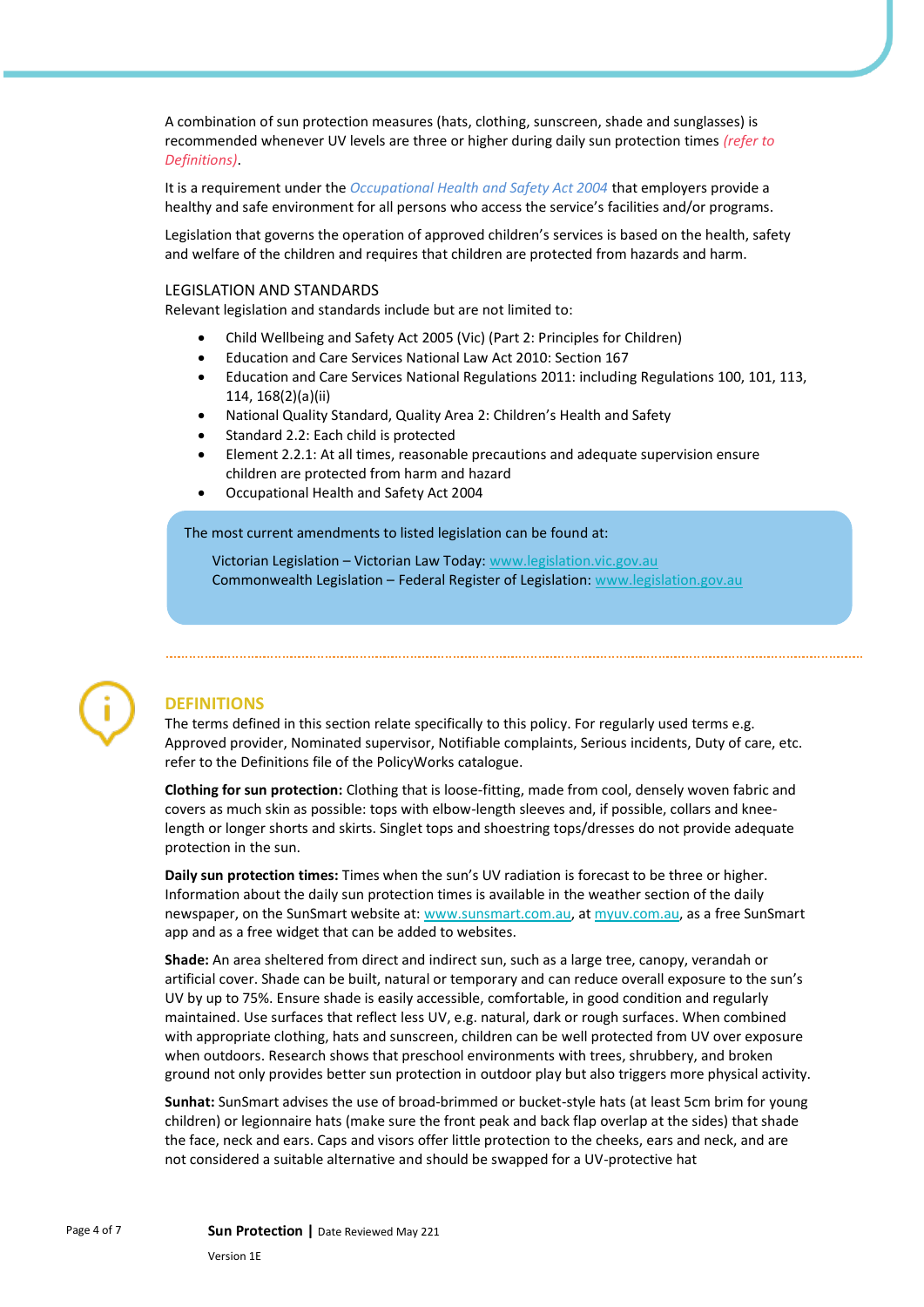**Sunglasses:** Sunglasses are optional. If worn, it is recommended that glasses are a close fitting, wraparound style that meet the *Australian Standard 1067 (Sunglasses: Category 2, 3 or 4)* and cover as much of the eye area as possible. Wearing a hat with a brim that shades the eyes can also reduce UV radiation to the eyes by 50%.

**Sunscreen:** SPF 30 (or higher) broad-spectrum, water-resistant sunscreen. Sunscreen should be reapplied every two hours, even when labelled 4 hours water resistance. Make sure the sunscreen has an Australian Licence (Aust L) number and monitor the expiry date.Store it in a supervised, cool, dry place out of direct sun. Cancer Council recommends a [usage test](https://wiki.cancer.org.au/policy/Position_statement_-_Sun_protection_and_infants_(0-12_months)) before applying a new sunscreen. From 3 years of age, children are encouraged to apply their own sunscreen under supervision of staff to help develop independent skills ready for school.

**SunSmart:** The name of the program conducted by Cancer Council to help prevent skin cancer: [www.sunsmart.com.au](http://www.sunsmart.com.au/)



### **SOURCES AND RELATED POLICIES**

#### SOURCES

- AS/NZS 4685.0:2017, Playground equipment and surfacing Development, installation, inspection, maintenance and operation.*6.2.1 General considerations, 6.3.9 Shade and sun protection, Appendix A Shade and sun protection*
- Safe Work Australia: [Guide on exposure to solar ultraviolet radiation \(UVR\)](https://www.safeworkaustralia.gov.au/system/files/documents/2001/guide-exposure-solar-ultraviolet-radiation_1.pdf) (2019)
- Cancer Council Australia: [www.cancer.org.au/sunsmart](http://www.cancer.org.au/sunsmart)
- *Get Up & Grow: Healthy eating and physical activity for early childhood.* Department of Health resources. Particularly Section 2 of the Director/Coordinator Book and the Staff Book: [http://www.health.gov.au/internet/main/publishing.nsf/Content/phd-early-childhood](http://www.health.gov.au/internet/main/publishing.nsf/Content/phd-early-childhood-nutrition-resources)[nutrition-resources](http://www.health.gov.au/internet/main/publishing.nsf/Content/phd-early-childhood-nutrition-resources)
- SunSmart[: www.sunsmart.com.au](http://www.sunsmart.com.au/)
- Victorian Institute of Teaching (VIT[\) The Victorian Teaching Profession Code of Conduct](http://www.vit.vic.edu.au/__data/assets/pdf_file/0018/35604/Code-of-Conduct-2016.pdf) Principle 3.2
- [Australian Professional Standards for Teachers](http://www.vit.vic.edu.au/__data/assets/pdf_file/0005/38678/Opportunities-for-demonstrating-the-APST-through-Inquiry-approach.pdf) (APST) Standard 4.4 and 7.2
- ARPANS[A Radiation Protection Standard for Occupational Exposure to Ultraviolet Radiation](http://www.arpansa.gov.au/pubs/rps/rps12.pdf) (2006)
- Belonging, Being and Becoming [The Early Years Learning Framework](https://www.education.gov.au/early-years-learning-framework) (July 2009)
- [Victorian Early Years Learning and Development Framework](http://www.education.vic.gov.au/childhood/providers/edcare/pages/veyladf.aspx?Redirect=1) (VEYLDF) (May 2016)
- Victorian School Building Authority (VSBA) [Building Quality Standards Handbook \(BQSH\):](https://www.education.vic.gov.au/Documents/school/principals/infrastructure/vsba-building-quality-handbook.pdf) Section 5.1.3, 5.1.4 Shade Areas (May 2021)
- AS 4174:2018 Knitted and woven shade fabrics
- AS/NZS 1067.1:2016, Eye and face protection Sunglasses and fashion spectacles
- AS 4399:2020, Sun protective clothing Evaluation and classification
- AS/NZS 2604:2012 Sunscreen products Evaluation and classification
- Australian Government Therapeutics Goods Administration (TGA) Australian regulatory guidelines for sunscreens: 4. Labelling and advertising – [directions for use of the product](https://www.tga.gov.au/book/4-labelling-and-advertising)

#### RELATED POLICIES

- Excursions and Service Events
- Nutrition, Oral Health and Active Play
- Occupational Health and Safety
- Supervision of Children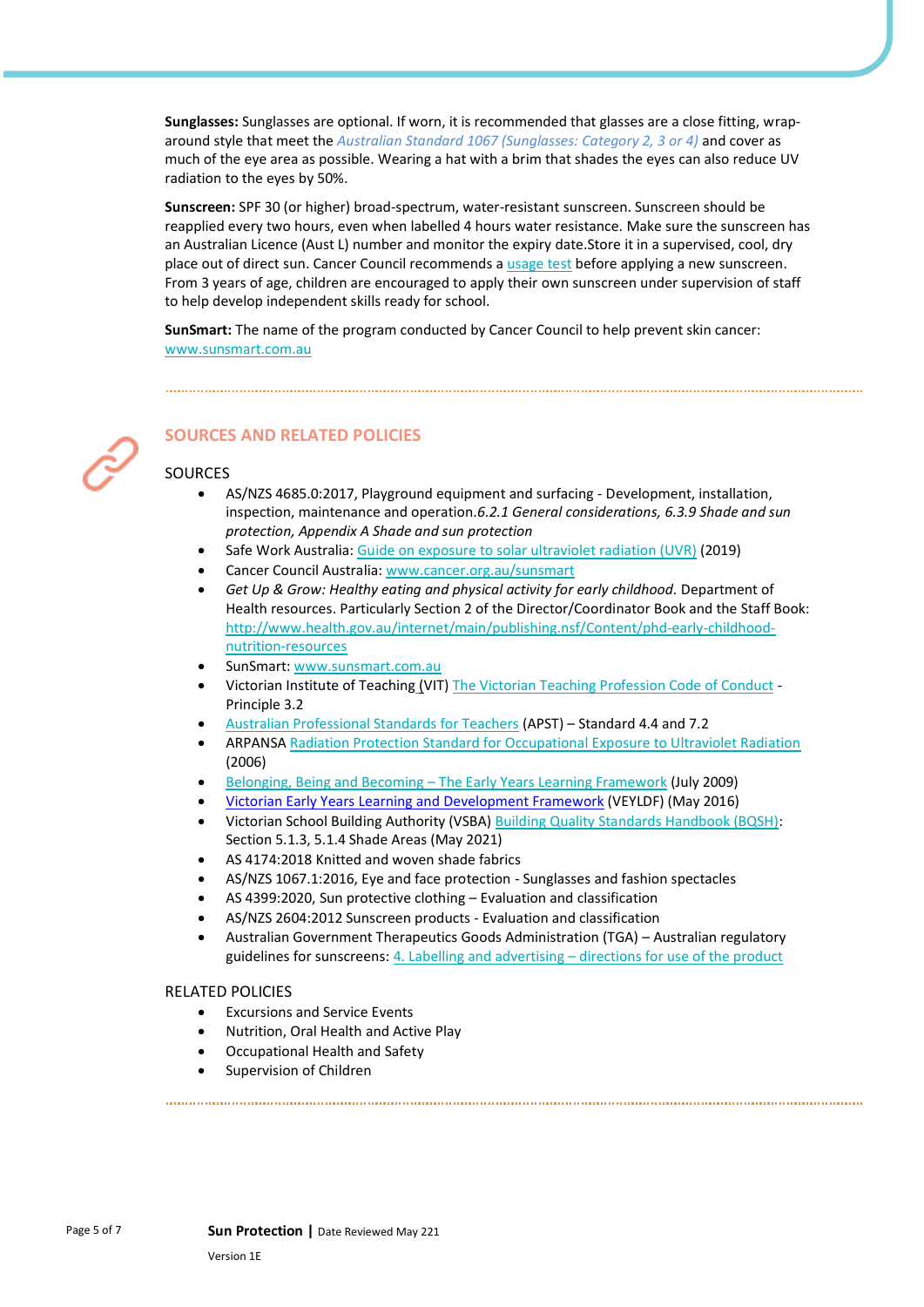#### **EVALUATION**

In order to assess whether the values and purposes of the policy have been achieved, the approved provider will:

- regularly seek feedback from educators, staff, parents/guardians, children, management and all affected by the policy regarding its effectiveness
- monitor the implementation, compliance, complaints and incidents in relation to this policy
- keep the policy up to date with current legislation, research, policy and best practice
- revise the policy and procedures as part of the service's policy review cycle, or as required
- notifying all stakeholders affected by this policy at least 14 days before making any significant changes to this policy or its procedures, unless a lesser period is necessary due to risk *(Regulation 172 (2))*.



## **ATTACHMENTS**

• Attachment 1: Authority for staff to administer sunscreen



#### **AUTHORISATION**

This policy was adopted by the approved provider of Stables Kindergarten on 15<sup>th</sup> August 2021.

**REVIEW DATE:** 15/08/2023

#### **ACKNOWLEDGEMENTS**

This policy has been reviewed and approved by Cancer Council Victoria April 2021.